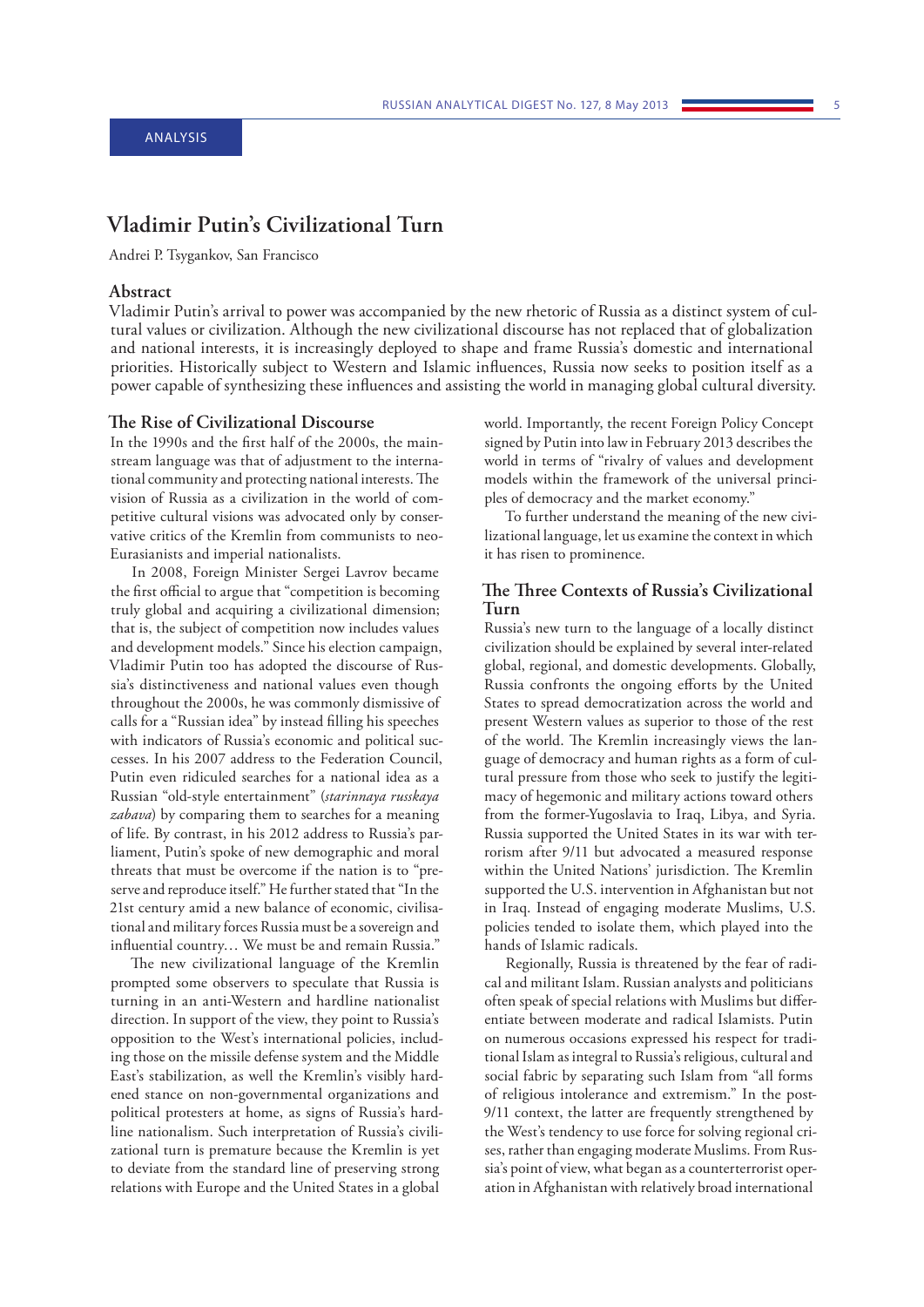support turned into a "war of civilizations," or a U.S. crusade against Muslims. As a result, the Westernist and radical Islamist trends collided and spread violence and instability across the world. This explains Russia's fear of regime change in the Middle East from Egypt to Syria, which the Kremlin sees as the recipe for radicalizing global Islam.

The global and regional trends are reinforced at home. The growing influence of Islamist ideologies, rising immigration from Muslim-dominated former Soviet republics and desolation in the North Caucasus have created a dangerous environment. Previously contained in Chechnya, Islamist terrorism has spread to Dagestan, Ingushetia, Kabardino-Balkaria and North Ossetia. For Russia—a country with 20 million to 25 million Muslims—supporting the West in its "war of civilizations" would mean inviting fire into its own home. Russia has traditionally addressed the issue of ethnic/religious diversity by introducing a trans-national idea, or an idea with a cross-cultural appeal. Initially, this was the Eastern Christian idea that provided various Slavic tribes with social unity and justice. At a later stage of the Russian empire's existence, Russians had to learn to coexist with Islam and supported those Muslim authorities who were willing to submit to the empire's general directions. Under the Soviet system, the state sought to further integrate Muslim communities by introducing the secular communist ideology as a new trans-national idea. However, the collapse of the Soviet state ended the appeal of the communist trans-national idea and created a vacuum of values. Following the 1991 dissolution, Russians have lacked an idea of unity and justice, as well as the state capacity to enforce unified rules across the nation.

Throughout the 2000s, the state unity was further threatened—in part due to Russia's economic success relative to some of its neighbors—by the uncontrolled flow of migrants of non-Slavic nationalities. Multiple inter-ethnic riots have taken place, and Russians have developed a strong resentment toward immigrants from Central Asia, Caucasus, and China. A particularly strong expression of tensions between ethnic Russians and non-Russians from the Caucasus was the riot of 5,000 Russian nationalists and football fans on Manezh Square, Moscow on December 11, 2010 against the release of five men from Northern Caucasus, from police custody, suspected of murdering Russian football fan Yegor Sviridov. As the government was failing to integrate labor immigrants, nationalist politicians advocated imposing tight restrictions on immigration. While some of them argued for re-unification of ethnic Russians, another, a more isolationist group that included the blogger Alexei Navalny emerged to challenge both the Kremlin and the

imperial nationalists. The group members were often supportive of tighter restrictions on immigration, but they were especially critical of the Kremlin's subsidies for the republics of Northern Caucasus, which they linked to crime, corruption, and disorder in the country. At the end of 2011, the nationalist-isolationist organizations joined the wave of public protests against falsified elections to the Duma and became regular critics of the government's policies as non-democratic and disrespectful of demands by ethnic Russians.

In this context Putin articulated the idea of statecivilization by recognizing ethnic Russians as "the core (*sterzhen'*) that binds the fabric" of Russia as a culture and a state. Although some analysts saw the idea as paving the way for Russian nationalism, Putin also argued against "attempts to preach the ideas of building a Russian 'national', mono-ethnic state" as "contrary to our entire thousand-year history" and expressed concern with state ineffectiveness, "corruption", and "flaws of the law enforcement system" as the root causes of ethnic violence. Along these lines, the new official nationalities strategy until 2025 signed by Putin in December 2012 re-introduced Russia as a "unique socio-cultural civilizational entity formed of the multi-people Russian nation" and, under pressures of Muslim constituencies, removed the reference to ethnic Russians as the core of the state.

### **A Future Direction: a Fortress or a Bridge?**

The new civilizational discourse has the potential to serve as a blueprint for foreign policy. Its support groups abroad may include those who gravitate to Russia due to a common historical experience, rather than merely ethnic bonds. The new motivation behind Russia's actions abroad is to rebuild relationships in post-Soviet Eurasia by using what Putin once referred to as "the historical credits of trust and friendship." In the summer of 2012, he instructed Russia's ambassadors to be more active in influencing international relations by relying on tools of lobbyism and soft power. In response to those critical of the government for lacking a "civilizational mission" or an "image of a future", the Kremlin proposed to build the Eurasian Union as a new cross-ethnic community with an eye on the European Union, on the one hand, and China, on the other. In addition to considerations of economic development and balance of power, Russia's emphasis on building the Eurasian Union, resistance to Western interventions in the Middle East, or turn to Asia-Pacific region are likely to be shaped by the new vision of Russia as a state-civilization.

Is Russia hardening as an anti-Western and nationalist power or does it merely seek to contribute to the management of global cultural diversity? So far, most